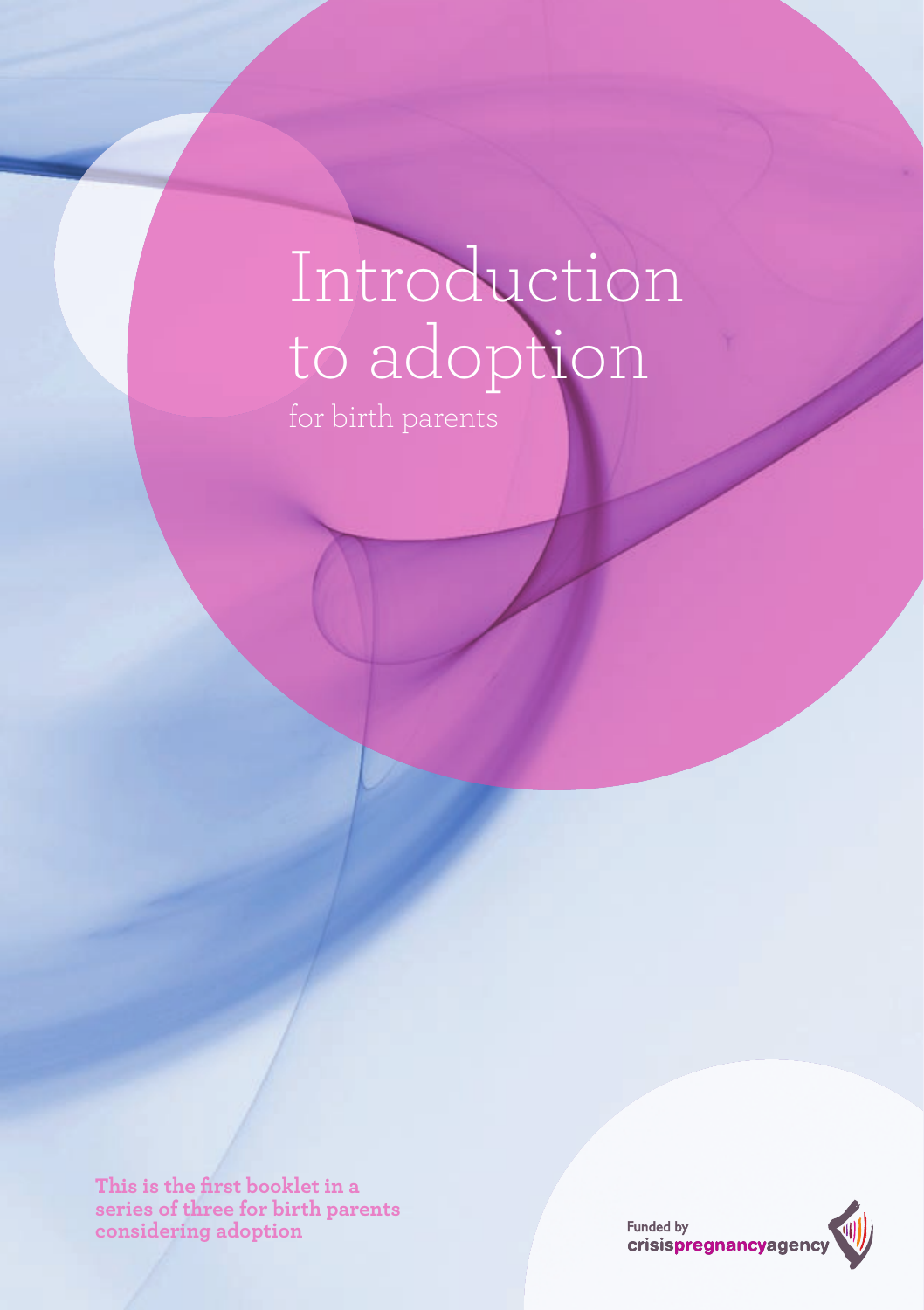#### **Languages**

This leaflet is available in English in print and in Latvian, Lithuanian, Mandarin Chinese, Polish and Romanian on *www. treoir.ie/publications/html* 

Īsa informācija vecākiem, kas vēlas atdot savu bērnu adopcijā

Pradinė informacija tėvams apie kūdikio atidavimą įvaikinti

#### 收养介绍 面向亲生父母的

Podstawowe informacje o adopcji dla rodziców biologicznych

O introducere in procesul de adoptie pentru parintii biologigi

#### **Booklets in this series:**

*Introduction to adoption for birth parents*

*Adoption in Ireland today for birth parents considering adoption*

*Workbook for parents in the adoption process*

To get copies of the booklets

- call Treoir on LoCall 1890 252 084
- e-mail info@treoir.ie
- download from www.treoir.ie/ publications/html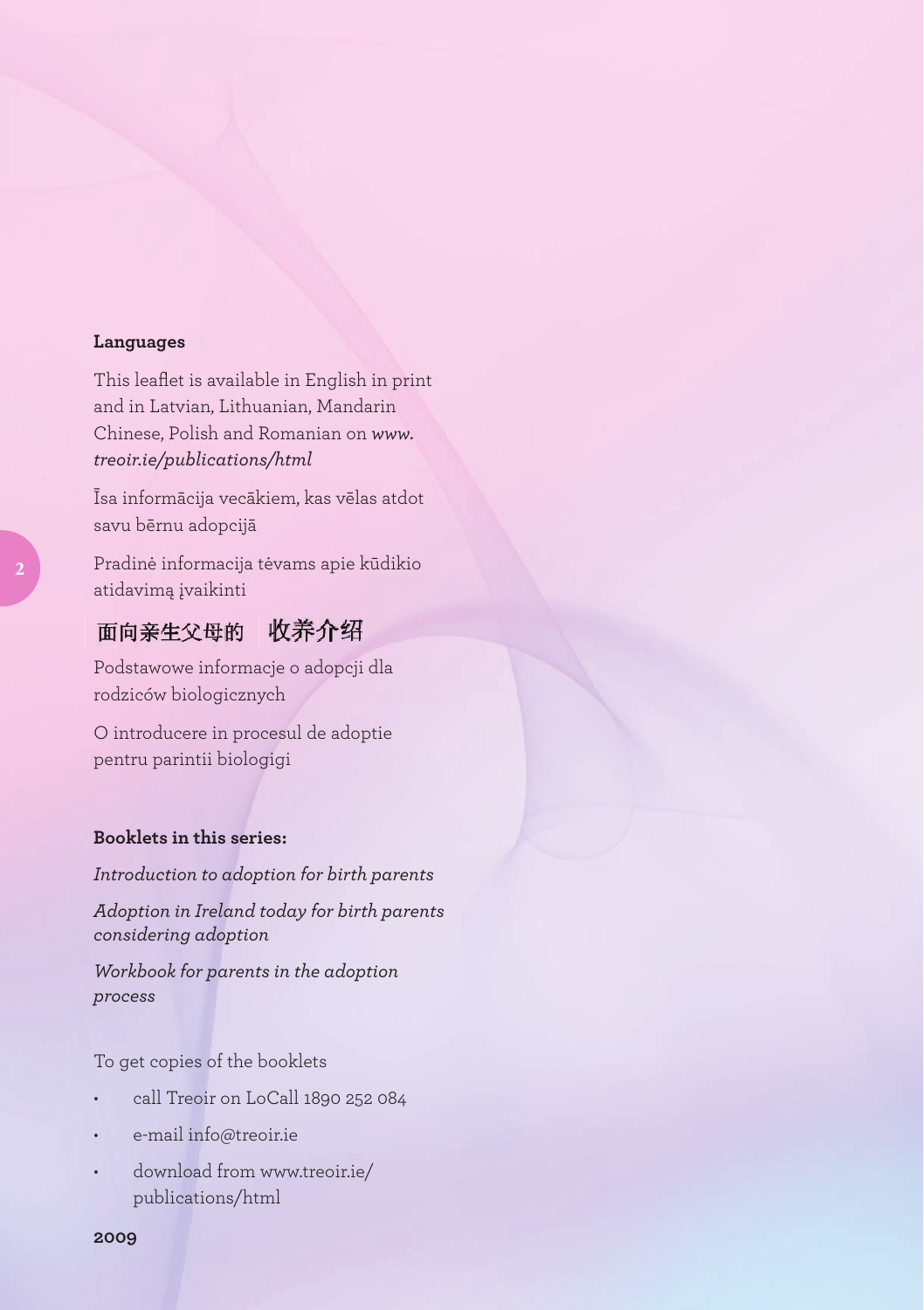# **Introduction to adoption for birth parents**

#### **Who will find this booklet useful?**

This booklet is for parents who are considering placing a baby for adoption. It may also be useful for professionals working with these parents.

#### **What is adoption?**

Adoption is a legal process that allows a parent (usually the mother) to place her baby with another family permanently. It ends the legal relationship between a mother, the father if he is a guardian, and their baby and marks the beginning of a new and legal relationship between a baby and her/his adoptive parents. A baby becomes a member of the adoptive family as if s/he was born into that family.

#### **Why would I think about placing my baby for adoption?**

Having thought about your different choices, you may believe that having your baby adopted will result in a better life for your baby.

#### **Who arranges adoptions in Ireland?**

Adoption is carried out through adoption agencies that are registered and approved by the Adoption Board.It is very carefully regulated. Social workers in the agencies thoroughly assess the adoptive parents, and will support you and them throughout the adoption process.

In Ireland it is illegal to place a baby

directly with another family for adoption unless it is with a close family member (a grandparent, brother, sister, uncle or aunt of the baby). In these cases the member of the family adopting the baby must apply directly to the Adoption Board for an adoption order.

#### **Who makes the adoption legal?**

The Adoption Board (Authority) is the government agency that regulates the adoption process and grants adoption orders.

### **Who can place a baby for adoption?**

- • A mother who is not married to the father of her baby, whatever her nationality, can place her baby for adoption in Ireland. The baby must be living in Ireland.
- • A married mother can only place her baby for adoption if her baby is not her husband's baby.
- In exceptional circumstances other legal guardians can place babies for adoption. Check with the Adoption Board.

## **Has the father any rights in terms of the adoption?**

All fathers, even if they are not legal guardians of their children, have a right to be told about and asked for their views on the adoption. See page 6.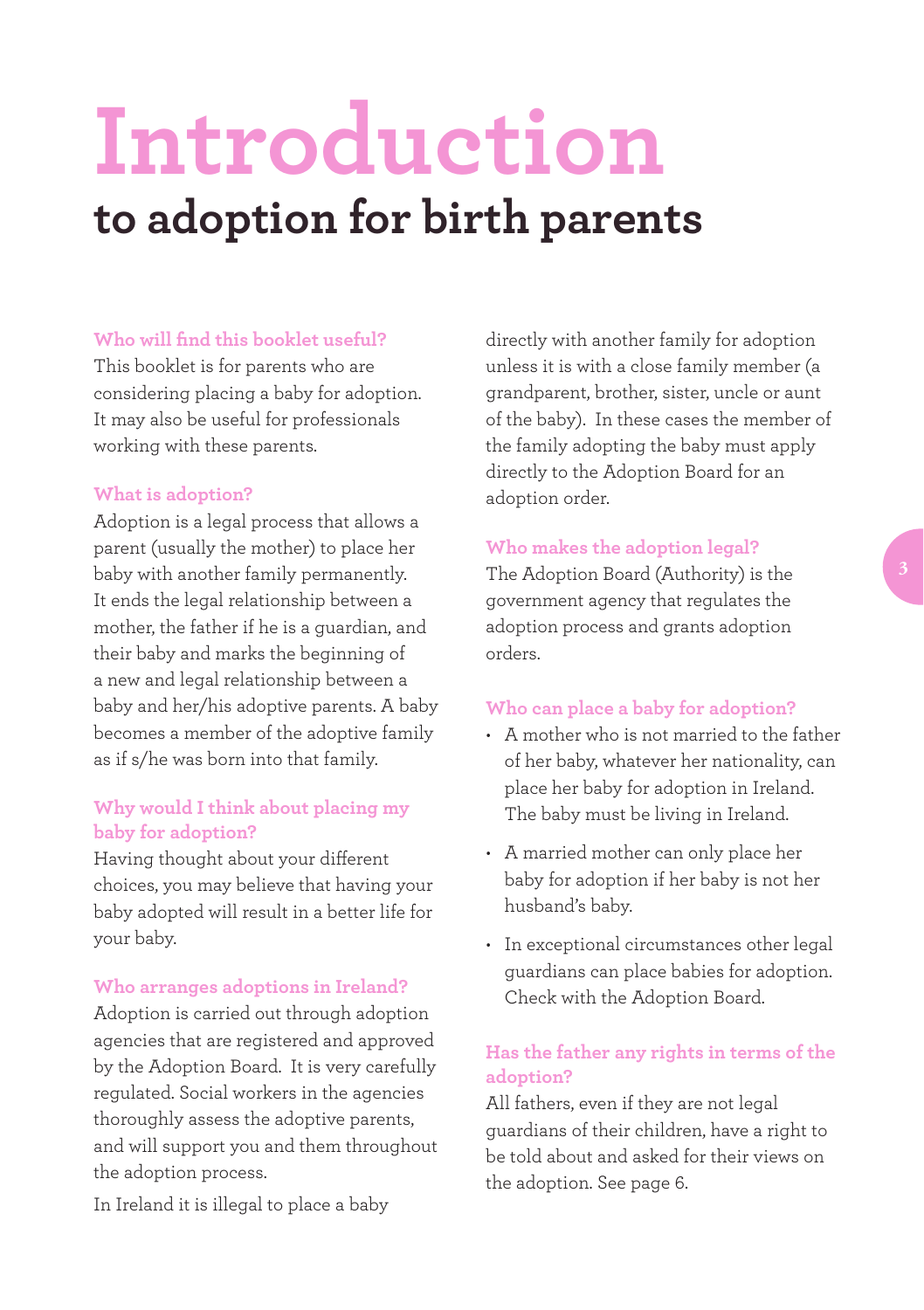If the father is a legal guardian, his consent to the adoption is needed.

#### **How long does the whole adoption process take?**

The amount of time an adoption takes depends on what issues may arise during the process. Children are usually placed with the prospective adoptive parents before they are 9 months old. Adoption orders are usually made between 6 to 14 months after the baby is placed with the new family.

## **Will anyone else be contacted about the adoption?**

If you are over 18, usually no one else, apart from the father, needs to be contacted about the adoption. If you are under 18, you should speak to the adoption agency social worker as s/he may need to contact your parents or guardians in certain circumstances.

#### **How much does it cost?**

Adoption services in Ireland are free to everyone.

#### **Finding out about adoption**

If you are pregnant, or are about to become a dad, and are thinking about adoption you can contact one or all of the following agencies:

- A crisis pregnancy counsellor -Freetext LIST to 50444 or visit www. positiveoptions.ie for a list of free, state-funded crisis pregnancy counselling agencies. See page 9.
- • An adoption agency even if you are just **thinking** about adoption as a possibility. See page 10.
- • The medical social work department in the maternity hospital or maternity unit. See your local telephone directory.
- • A Health Service Executive social worker in your area. See page 10.
- • The Adoption Board/Authority. See page 9.

These agencies provide information on adoption and will help you look at the whole process of adoption and your thoughts and feelings about it. Having talked through your options, you may decide that adoption is not the best choice for you. In that case the crisis pregnancy counsellor or social worker will tell you where you can get support to help you bring up your baby.

If you decide to proceed with adoption then the crisis pregnancy counsellor or social worker will refer you to a social worker from an adoption agency with whom you can discuss and explore the adoption process in more detail.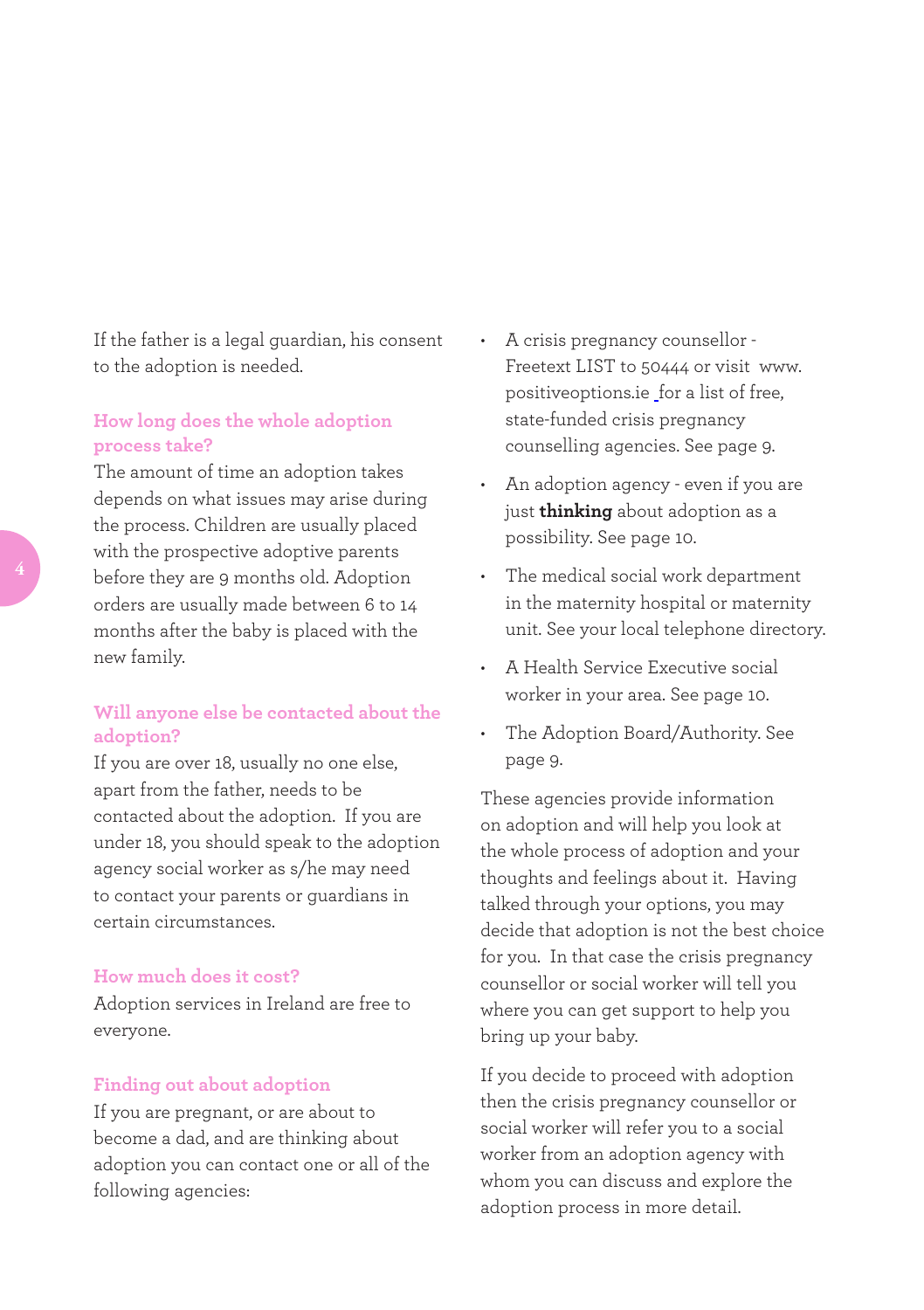#### **Medical care during pregnancy**

It is important for you to receive medical care as early as possible in your pregnancy. If you are thinking about adoption, it is also important that you talk with the hospital social worker, midwife or doctor about what you want. They will help you plan for your stay in hospital when your baby is born.

Hospital staff are highly trained and are familiar with dealing with the wide range of circumstances that can arise during a pregnancy. If you haven't told anyone about your pregnancy the hospital staff will respect your request for confidentiality and will provide you with the care and support you need. Your wellbeing and that of your baby is their primary concern.

#### **Before the baby is born**

It is useful to be in touch with a social worker from an adoption agency as early as possible in the pregnancy. S/ he will help you understand the legal side of adoption and will encourage you to explore your thoughts and feelings about adoption and the reasons why you are considering placing your baby for adoption.

The adoption agency will provide you with a full and professional adoption service if you are thinking of placing your baby

for adoption, no matter how late in your pregnancy you contact them.

#### **What happens after your baby is born?**

If you as the parent(s) are still thinking about adoption after your baby is born, the social worker from the adoption agency will visit you in hospital.

Usually the social worker arranges for your baby to be cared for in a temporary foster home while you continue to think about your possible choices. It is also possible for you to take your baby home from the hospital while you continue to explore your choices.

The decision to place a baby for adoption is for parents alone. The social worker will not influence you in any way but will support you in whatever decision you make. If you decide at this stage that adoption is not the best choice for you the social worker will tell you where you can get support to help you bring up your baby.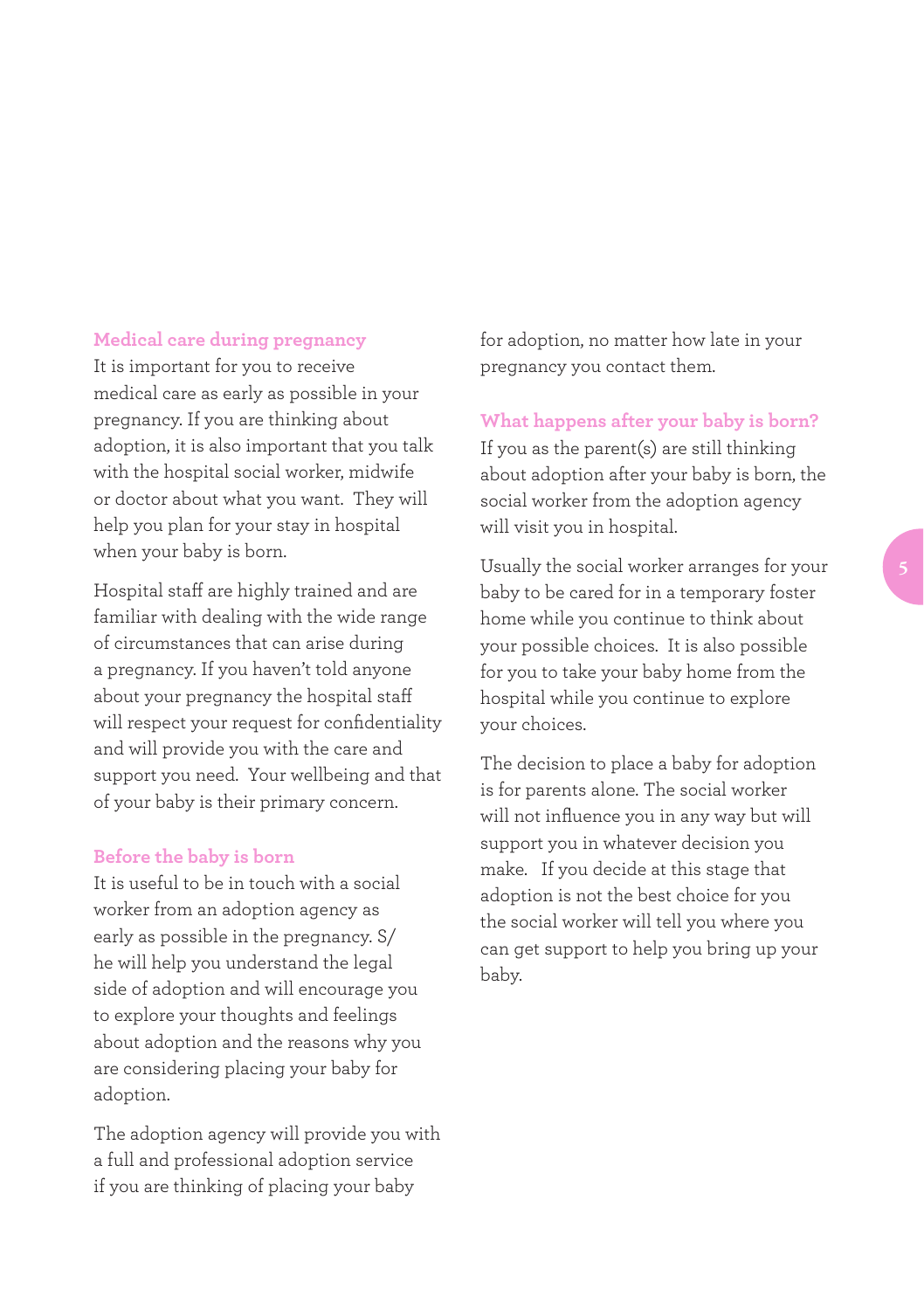#### **Initial (first) consent to the adoption**

#### **Mothers**

If you decide to place your baby for adoption you will be asked to sign the initial consent form while your baby is in fostercare, which allows the adoption agency to place your baby from foster care with the prospective adoptive parents.

If you wish, you can be involved in choosing the adoptive parents for your baby from families approved by the adoption agency.

#### **Fathers who are not legal guardians**

By law, the adoption agency must make every effort to contact the father and get his views on the adoption. If you, as the father are not a legal guardian and agree to the adoption, you will be asked to sign a form saying you do not object to the adoption. If you do object, you may need to get legal advice as you may have to go to court.

The Adoption Board will only agree to the placement of your baby from foster care to the prospective adopters if it is satisfied that every effort had been made to contact you, the father, and to get your views.

#### **Fathers who are legal guardians**

If you are a legal guardian you will have to

sign all the consent forms in order for the adoption to go ahead. A father becomes a legal guardian either by signing a joint guardianship consent form with the mother or by applying for and getting joint guardianship rights in the local district court. A legal guardian has a right to make decisions about important areas in the child's life.

When the baby is placed with the prospective adopters a social worker from the Adoption Board will visit the baby in her/his new home to make sure that the baby is being well cared for and has bonded with her/his new family.

#### **Final consent to the adoption**

#### **Mothers and fathers who are guardians**

When you have signed the initial consent form and your baby has settled in with the adoptive family, you will be asked to sign a final consent form to the adoption. Before you sign this form you will see an independent 'authorised person' who will make sure that you fully understand the consent you are about to give and to make sure nobody is putting any pressure on you. The authorised person is someone appointed by the Adoption Board to help you understand the whole process.

If you do not sign the final consent form,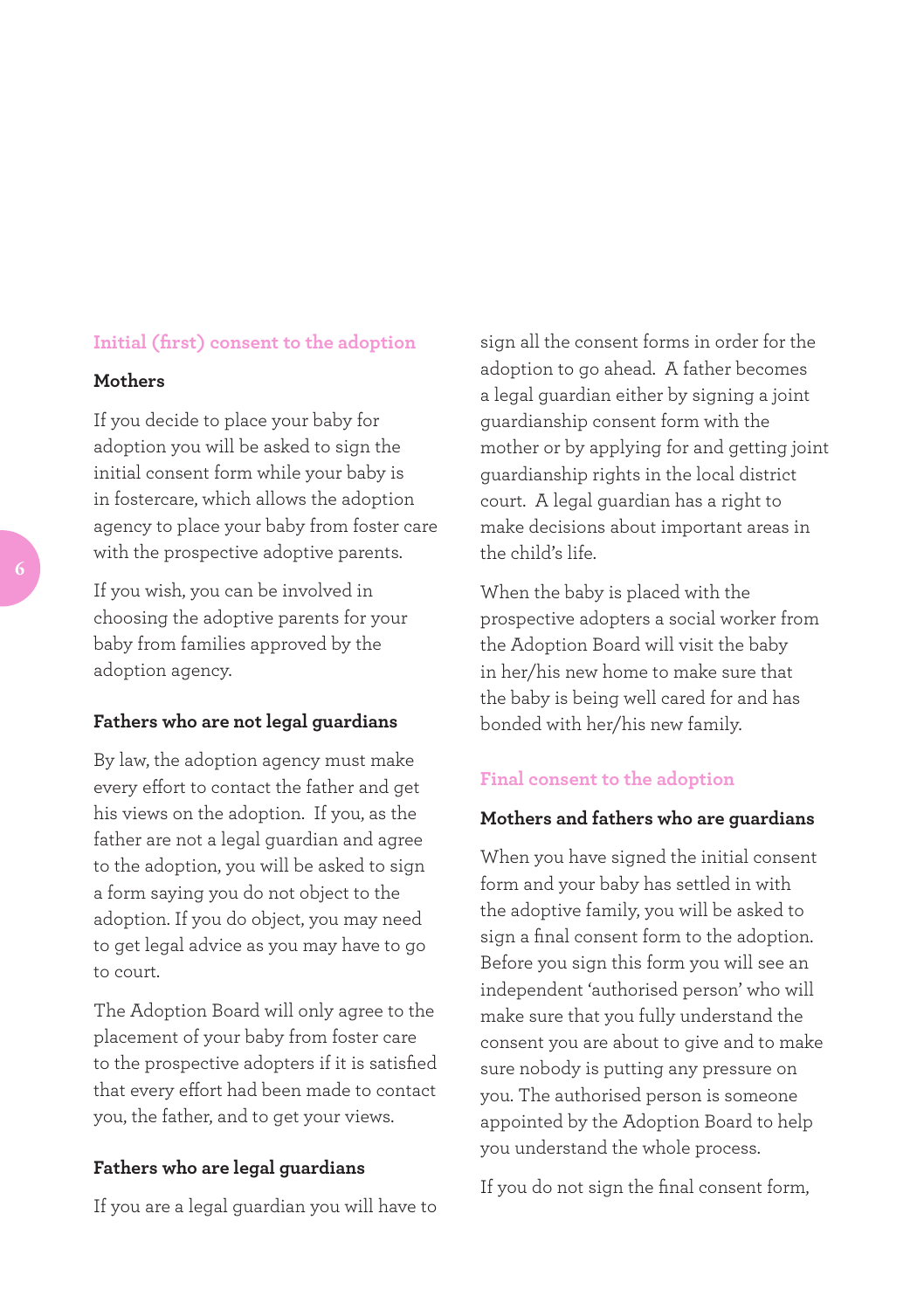but you have already signed the initial consent form, the adoptive parents may apply to the High Court to ask the Judge to allow them to adopt your baby without your signed, final consent. The court will decide if the adoption can be completed based on what is best for the baby. It is important to remember that it is not good for babies to be left in a situation where their futures are uncertain.

#### **Can I change my mind?**

Even if you have signed the final consent form, you can ask to have your baby back up until the point when the adoption order is made. However, the prospective adoptive parents could refuse to hand your baby back and you would then have to apply to the High Court to have your baby returned to you. The High Court will decide whether your baby stays with the adoptive parents or is returned to your care based on what is best for your baby.

#### **Making the adoption order**

The Adoption Board, if satisfied, will make the adoption order. When the adoption order is made, all legal rights and responsibilities for your baby will be transferred to the adoptive parents.

#### **Contact after the adoption**

If you want to stay in touch with your baby, the adoption agency can help with continuing contact between the adoptive family, your baby and you.

There are two choices in continuing contact:

- Open adoption this is where birth parents and adoptive families meet face-to-face.
- Semi-open adoption exchanging letters and photos with your baby's new family through the agency.

**Any contact arrangements made between both sets of parents are not part of the legal adoption process. If anyone changes their mind about the arrangements, contact cannot be legally enforced.** 

You can decide to have a closed adoption. This means that the families do not stay in any kind of contact. It may be possible to arrange to have contact later on if you change your mind.

#### **What happens after the adoption?**

All adoption agencies provide a postadoption service because they know that adoption is a life-long process. They welcome you getting in touch for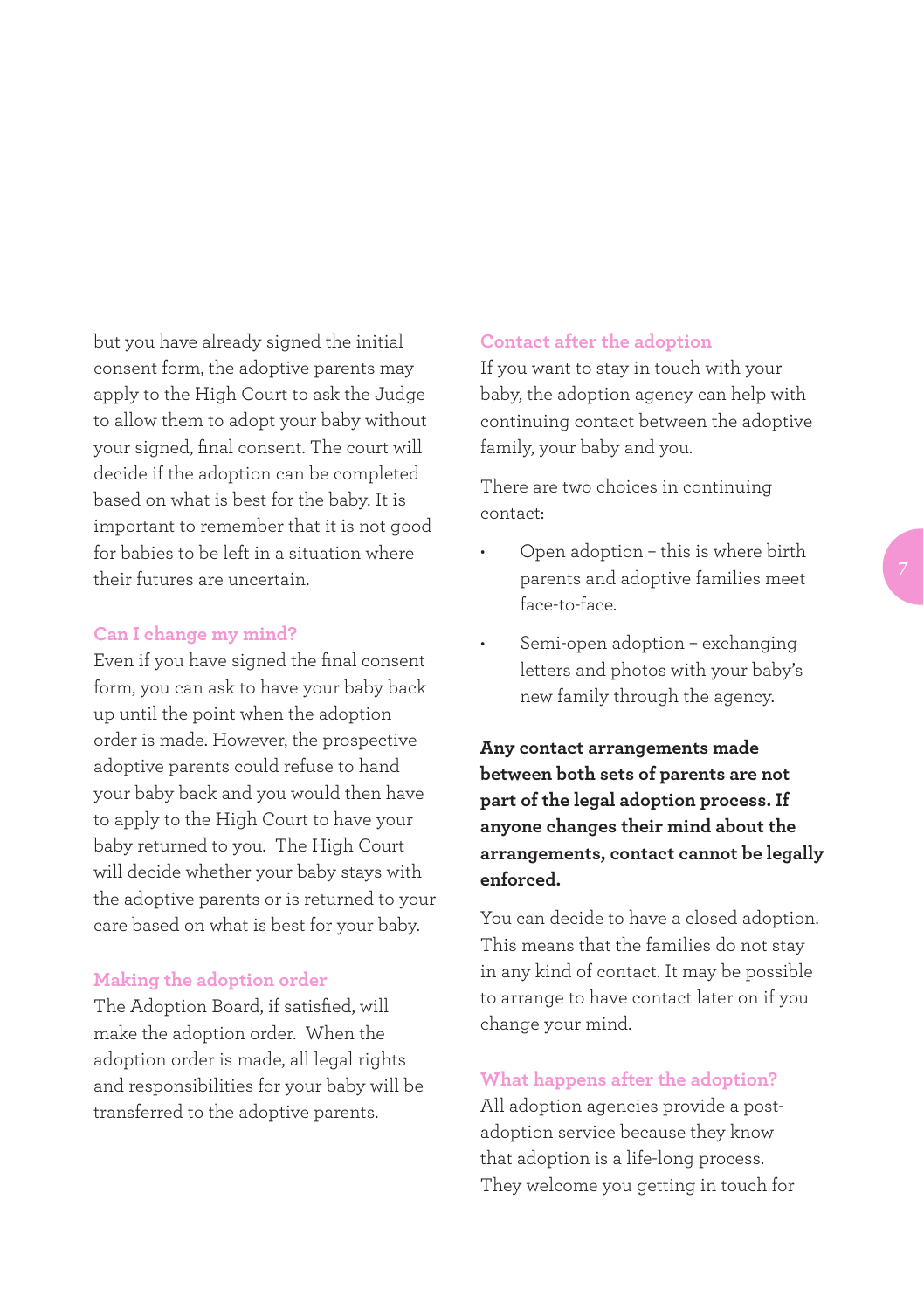information, support and counselling at any stage after the adoption.

You can also get support and counselling from a crisis pregnancy counsellor following the adoption.

When your child reaches 18 years of age, both you and s/he can request contact with each other through the adoption agency that arranged the adoption or through the Adoption Board's Information and Tracing Service.

You can also apply to join the Adoption Board's **National Adoption Contact Preference Register.** This Register was created to make it easier for adopted people and their birth families to contact each other where this is what they both want.

#### **Is there more information available?**

You can get more detailed information on the adoption process in *Adoption in Ireland Today* which is available in English only, from:

- Treoir LoCall 1890 252 084 or visit www.treoir.ie
- A crisis pregnancy counsellor -Freetext LIST to 50444 or visit www. positiveoptions.ie. See page 9.
- A registered adoption agency. See page 10.
- A maternity hospital social worker. See your local telephone directory.
- A Health Service Executive social worker in your area. See page 10.
- The Adoption Board/Authority. See page 9.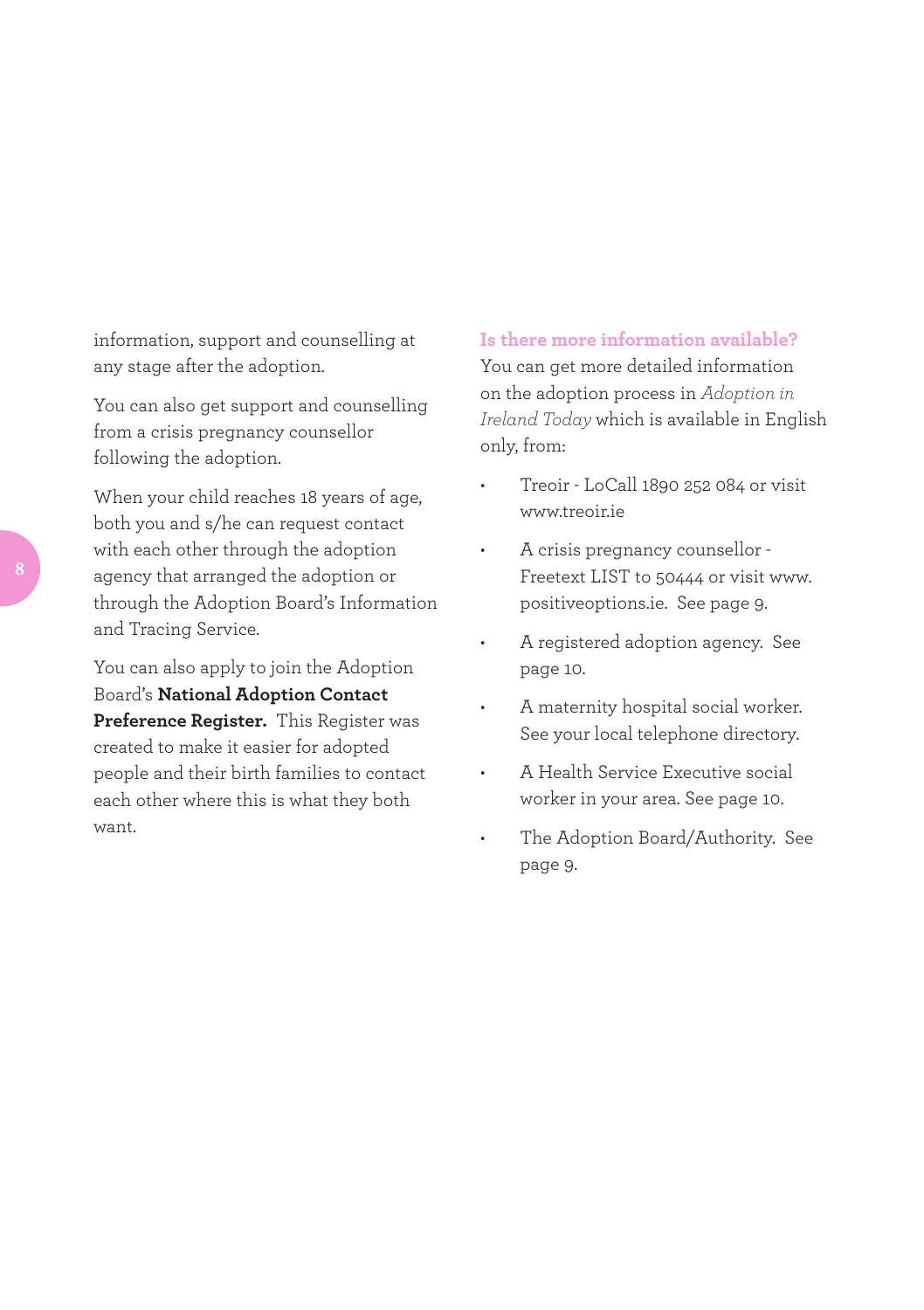# **Useful contacts**

#### **Adoption Board/ Authority**

Dublin 4 01 2309300 adoptioninfo@health.irlgov.ie www.adoptionboard.ie. The Adoption Board is the government agency which regulates the adoption process and grants adoption orders.

#### **Crisis pregnancy counselling agencies**

*Free, non-judgemental and trustworthy crisis pregnancy counselling* 

# *Ballinasloe Crisis Pregnancy Support Service* Callsave 1850 200 600 ballinasloecps@hse.ie

*Cura* Callsave 1850 622 626 curacares@cura.ie www.cura.ie

# *Dublin Well Woman Centre* Lower Liffey Street: 01 872 8051 Ballsbridge: 01 660 9860 Coolock: 01 848 4511 info@wellwomancentre.ie www.wellwomancentre.ie/ pregnancy.html

*Femplus Clinic* Dublin 15 01 821 0999 info@femplus.ie www.femplus.ie

*Irish Family Planning Association* Callsave 1850 49 50 51 post@ifpa.ie www.ifpa.ie/eng/pregnancycounselling

*Kerry Crisis Pregnancy Counselling Service* Family Planning and Women's Health Clinic, Tralee 066 712 5322 tfpc@eircom.net Kerry Counselling Centre, Tralee 066 712 2931 kerrycounsellingcentre@ hotmail.com www.kerrycounsellingcentre.ie South West Counselling Centre, Killarney 064 6636416 info@southwestcounselling.ie www.southwestcounselling.ie

*Life Pregnancy Care* Callsave 1850 281 281 lifenational@eircom.net www.life.ie Text 086 663 8253

*Mayo Pregnancy Support and Counselling Service* LoCall 1890 20 00 22 mayopsc@hse.ie

*Midlands Crisis Pregnancy Counselling Service* Freephone 1800 20 08 57 crisispregnancy.counselling@ hse.ie

*One Family* LoCall 1890 66 22 12 info@onefamily.ie www.onefamily.ie

#### *Pact*

Dublin 14 Callsave 1850 67 33 33 info@pact.ie www.pact.ie

*Sexual Health Centre, Cork* 021 427 6676 info@sexualhealthcentre.com www.sexualhealthcentre.com

*West Cork Crisis Pregnancy Counselling Service* LoCall 1890 252 359 wccss@eircom.net

*Youth Health Service, Cork* 021 422 0490/1 yhs@hse.ie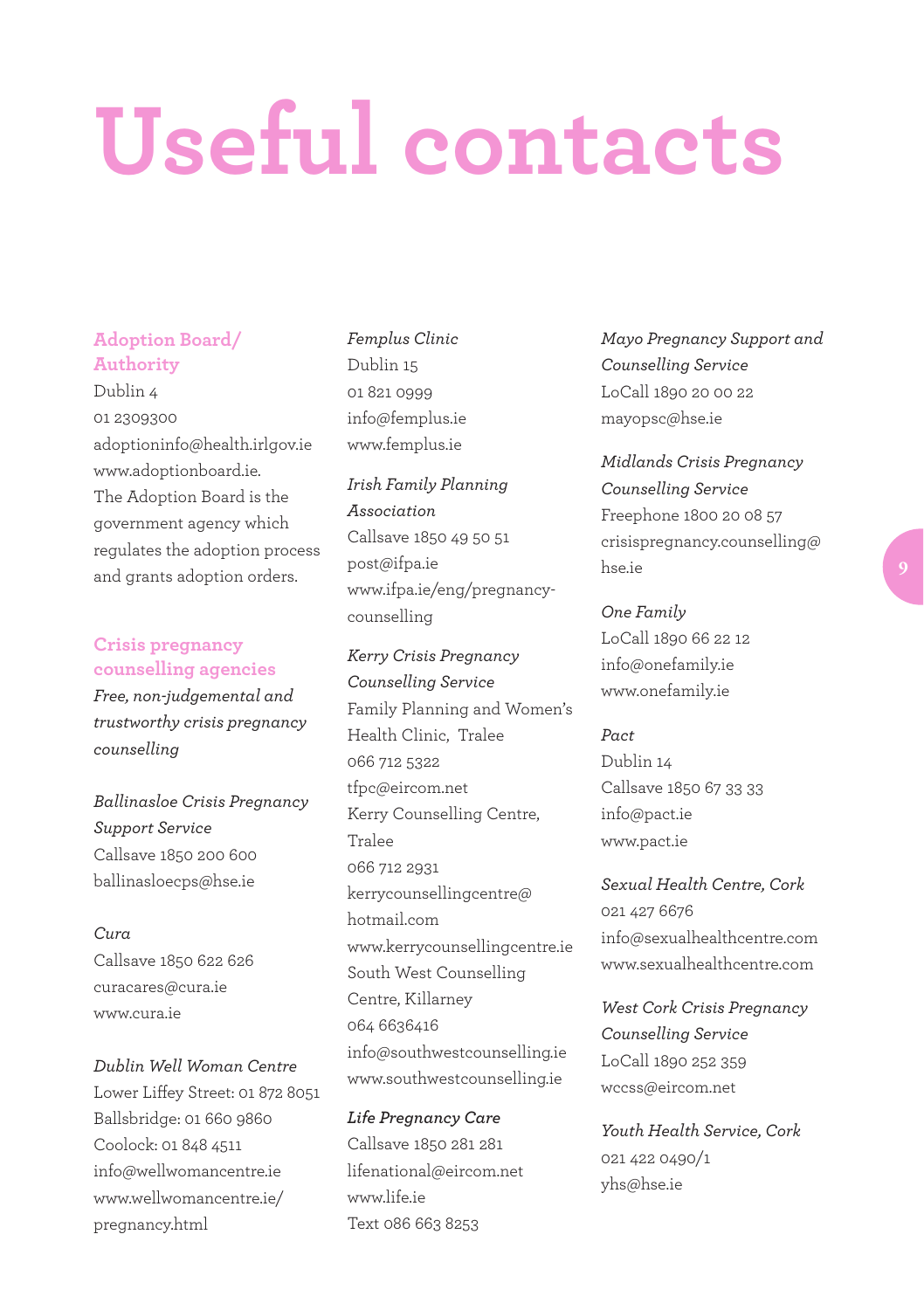# **Registered adoption agencies**

*Professional agencies registered by the Adoption Board to arrange adoptions*

*Cúnamh* Dublin 2 01 677 9664 info@cunamh.com www.cunamh.com

#### *Pact*

Dublin 14 Callsave 1850 67 33 33 info@pact.ie www.pact.ie

*St Catherine's Adoption Society* Co Clare 065 6828 178 info@clarecare.ie www.clarecare.ie/adoption. html

*St Mura's Adoption Society* Co Donegal 074 9122 047 stmuras@eircom.net

**Health Service Executive Adoption Services** *Local adoption offices*

Website: http://www.hse. ie/eng/Find\_a\_service/ Children\_and\_Family\_ Services/Adoption\_and Tracing/

*Cork* 021 4858 650

*Donegal* 074 9122 047

*Dublin, Kildare, Wicklow* 01 8387 122

*Galway* 091 548 430

*Kerry* 066 719 5628

*Laois, Offaly* 057 9370 700

*Limerick, Clare,*  061 206 820

*Longford* 043 3350 783

*Louth, Meath, Cavan, Monaghan* 041 983 2963

*Mayo*

094 904 2511 Roscommon 090 6637 578

*Sligo, Leitrim* 071 9136 550

*Waterford, Wexford, Kilkenny, Carlow, Tipperary* 051 8600 48

*Westmeath* 043 3350 584

**Information for unmarried parents who are keeping their children** 

#### *Treoir*

The National Information Service for parents who are not married to each other

LoCall 1890 252 084 info@treoir.ie www.treoir.ie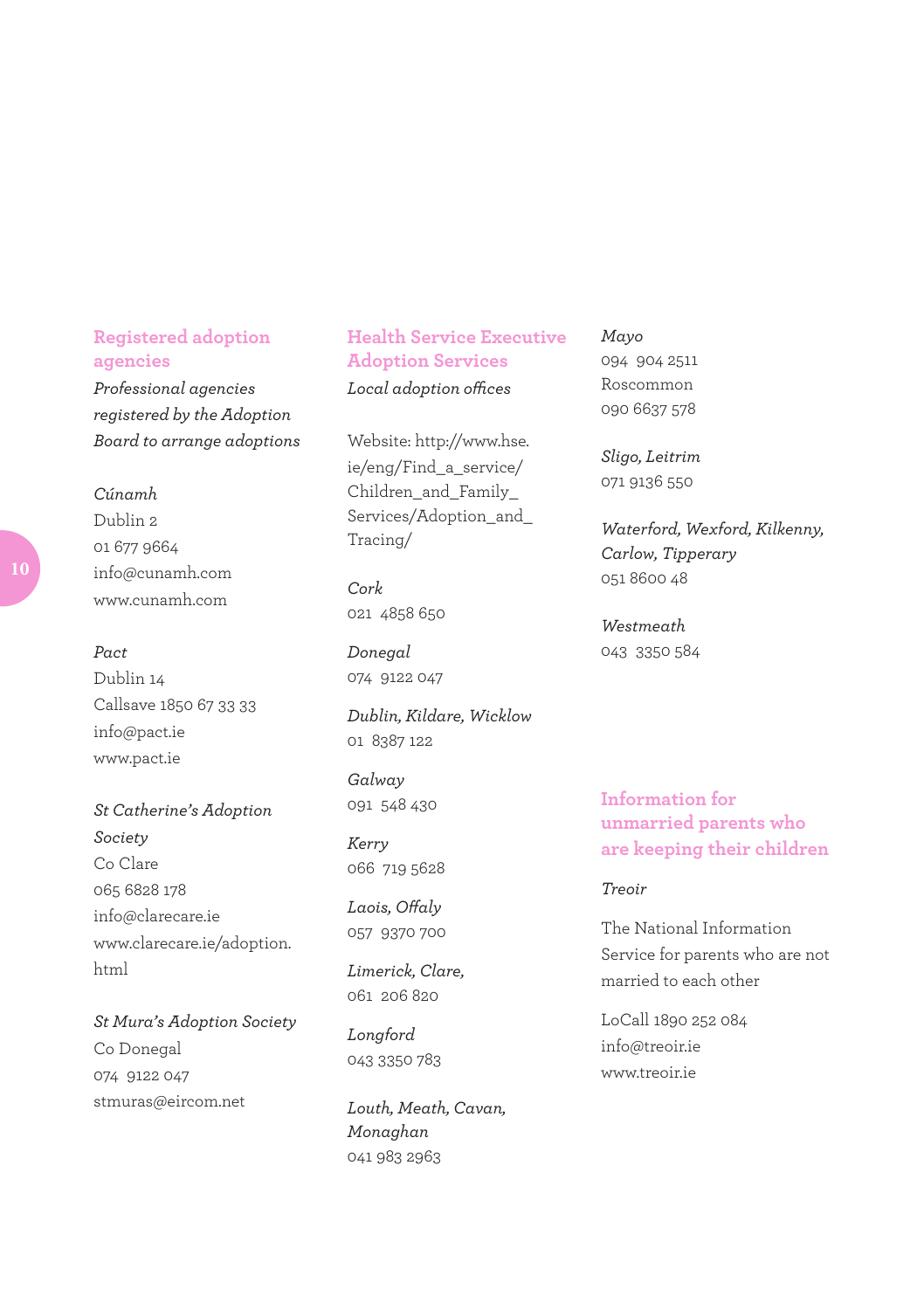#### **Produced by representatives of**

Ballinasloe Crisis Pregnancy Support Service, Coombe Women & Infants University Hospital, Cúnamh, Health Service Executive, Regional Adoption Service North East, Mayo Crisis Pregnancy Support Service, National Maternity Hospital, Pact, Rotunda Hospital, Treoir and University Hospital Galway.

#### **Disclaimer**

While every effort has been made to ensure that the information is accurate, no responsibility can be accepted by the network of organisations that produced this booklet for any error or omission. There is no substitute for seeking information directly from the Adoption Board or an adoption agency. The information in this booklet is not to be considered legal advice.

#### **Funded by the Crisis Pregnancy Agency**

The Crisis Pregnancy Agency is a statutory body set up to formulate and implement a strategy to address the issue of crisis pregnancy in Ireland. The Agency's second Strategy, *'Leading an integrated approach to reducing crisis pregnancy 2007-2011'* outlines seven strategic priorities.

This resource has been funded as part of the Agency's fifth priority, which aims to 'improve the range and nature of supports central to making continuation of pregnancy more attractive and ensure that women, their partners and families are fully informed about these supports.' For further information on the Agency, visit www.crisispregnancy.ie..

The opinions and views outlined in this document are not necessarily the opinions and views of the Crisis Pregnancy Agency.